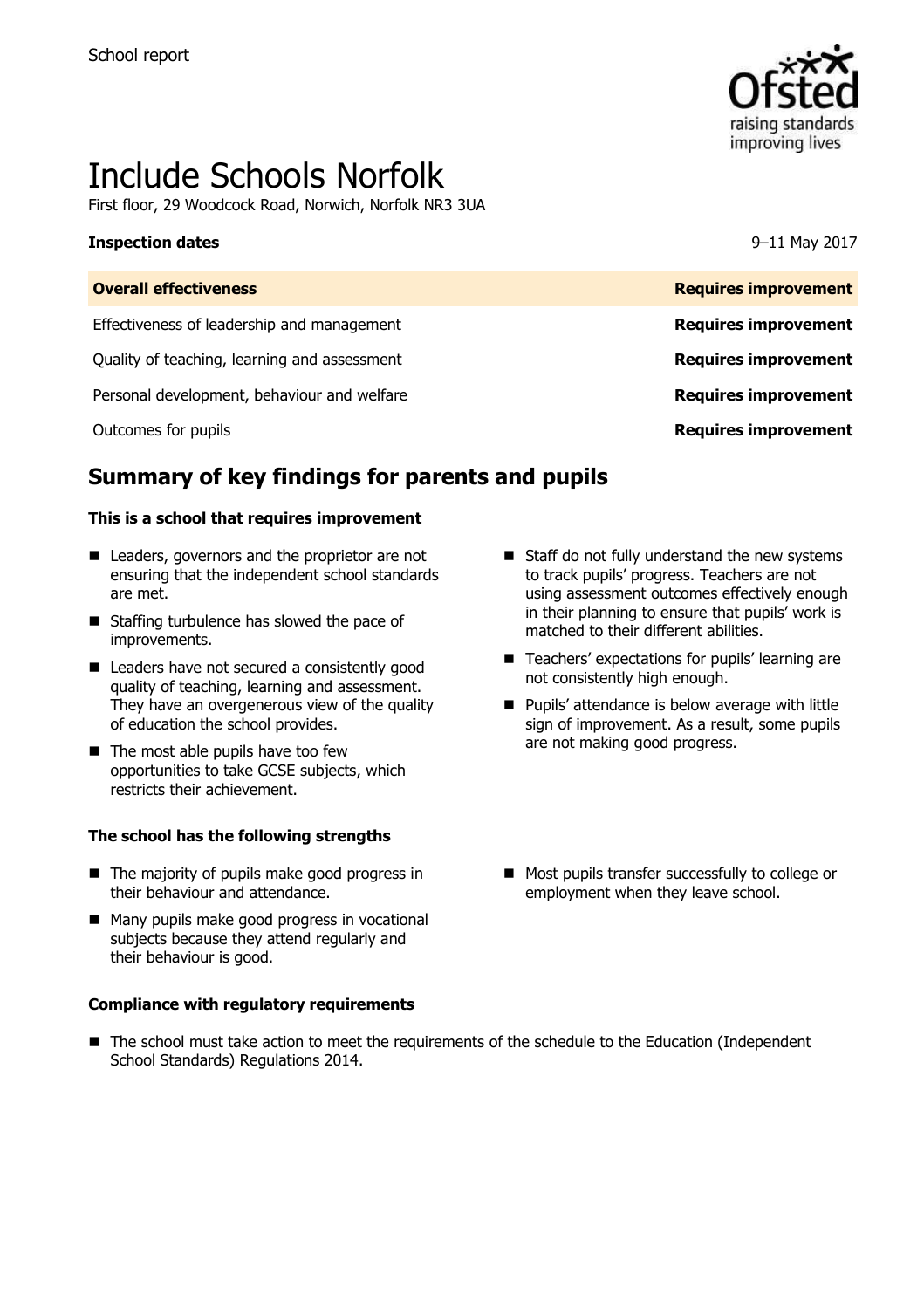

# **Full report**

### **What does the school need to do to improve further?**

- Strengthen leadership and management by ensuring that:
	- all of the independent school standards are met and are fully understood
	- all leaders, including governors and the proprietor, rigorously monitor the impact of teaching and assessment on pupils' learning and progress.
- Increase pupils' rate of attendance and reduce persistent absence by working closely with the local authority and parents, and actively promoting the daily attendance of all pupils, including those on home-learning packages.
- **IMPROPED 19 Improve learning and raise achievement by:** 
	- making sure that all staff understand the new systems of assessment and use these effectively to plan individual learning programmes matched to the different abilities of pupils
	- teachers have high expectations for pupils' learning
	- increasing the range of GCSE subjects available for the most able pupils.

### **The school must meet the following independent school standards**

- $\blacksquare$  The proprietor must ensure that a written policy on the curriculum, supported by appropriate plans and schemes of work, is drawn up and implemented effectively and takes into account the ages, aptitudes and needs of all pupils, including those with an education, health and care plan (paragraph  $2(1)$ ,  $2(1)(a)$ ,  $2(1)(b)$ ,  $2(1)(b)(i)$ ).
- The proprietor must ensure that the teaching at the school:
	- enables pupils to acquire new knowledge and make good progress according to their ability so that they increase their understanding and develop their skills in the subjects taught
	- fosters in pupils self-motivation, the application of intellectual, physical and creative effort, interest in their work and the ability to think and learn for themselves
	- shows a good understanding of the aptitudes, needs and prior attainments of the pupils and ensures that these are taken into account in the planning of lessons
	- demonstrates that a framework is in place to assess pupils' work regularly and thoroughly and use information from that assessment to plan teaching so that pupils can progress

(paragraph 3, 3(a), 3(b), 3(d), 3(g)).

The proprietor must ensure that persons with leadership and management responsibilities at the school demonstrate good skills and knowledge appropriate to their role and fulfil their responsibilities effectively, so that the independent school standards are met consistently (paragraph 34(1), 34(1)(a), 34(1)(b)).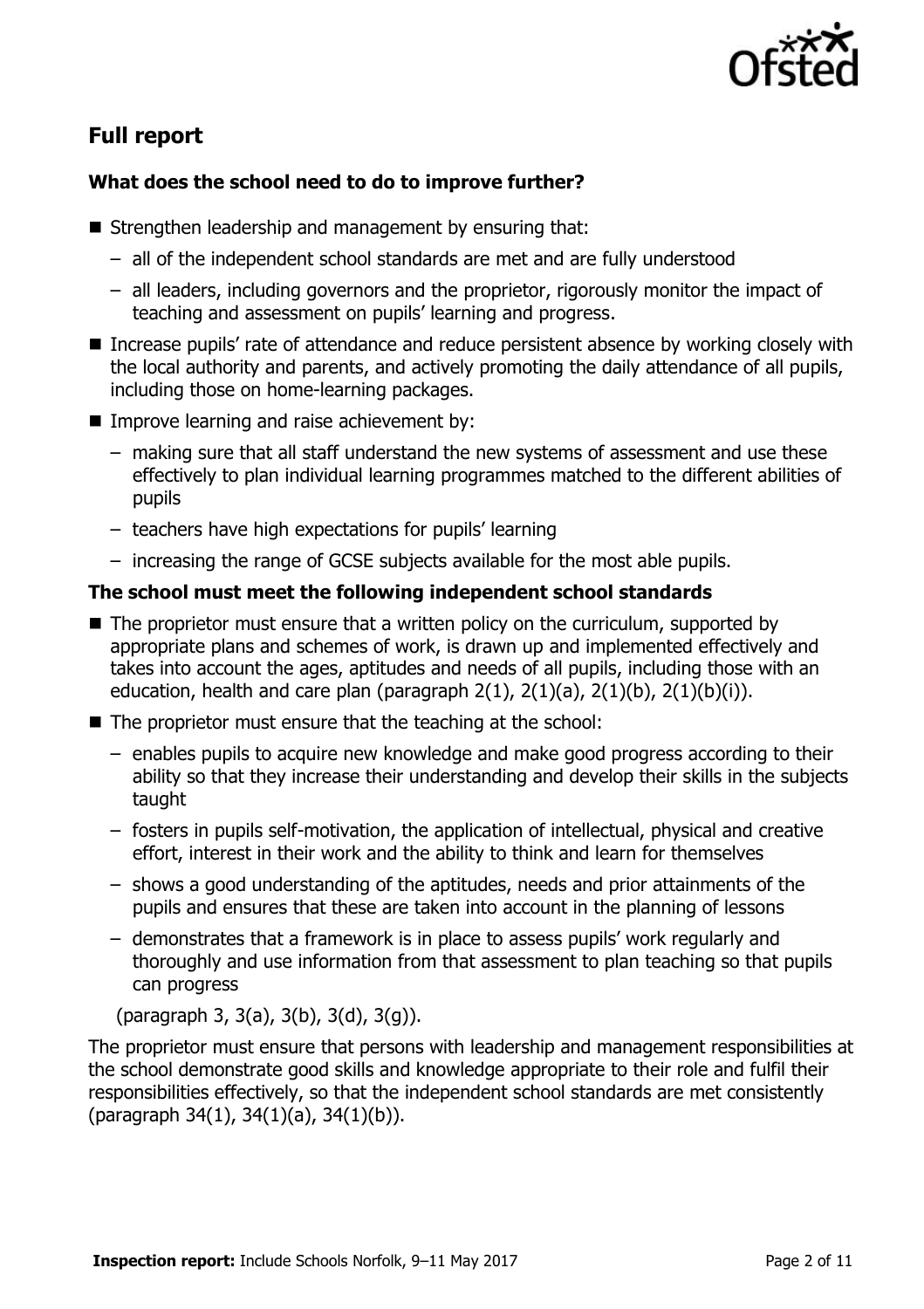

## **Inspection judgements**

#### **Effectiveness of leadership and management Requires improvement**

- Leaders and governors have overseen deterioration in the school's overall effectiveness since the previous inspection and have failed to ensure that all of the independent school standards are met.
- Leaders' and the proprietor's views of the school are unrealistic and overgenerous. Their self-evaluation is not based on the rigorous monitoring of the impact of the curriculum, teaching and assessments across all sites on pupils' learning and progress over time. Nevertheless, the monitoring of provision in King's Lynn is stronger than in the other sites, leading to a higher proportion of good teaching and learning. The headteacher finds it difficult to provide the necessary support across the six sites to enable the staff to improve.
- New leaders lack the essential skills to carry out their monitoring roles effectively. They do not check pupils' work rigorously enough to ensure that their learning improves. Consequently, they have an inaccurate view of the quality of teaching and assessment on pupils' learning and progress, which is not consistently good across all sites.
- The school is not fulfilling its curriculum aim, 'to personalise learning opportunities for each individual pupil to enable all to reach their potential', effectively enough. The curriculum policy is supported by plans and schemes of work to provide a broad range of learning opportunities, including academic and vocational examination courses, especially at key stage 4. However, it is not implemented effectively. Individual plans do not take full account of the provision specified on pupils' education, health and care (EHC) plans and there are too few opportunities for the most able pupils to study for GCSEs.
- Leaders are ensuring that the wide range of vocational courses on offer are matched to pupils' interests and chosen pathways on leaving school and are promoting enjoyment and achievement. Most pupils regularly attend a range of alternative providers to pursue their chosen courses in subjects such as engineering, childcare, construction and motor mechanics for one or two days per week.
- The curriculum promotes pupils' spiritual, moral, social and cultural development, including fundamental British values, effectively through its programmes for personal, social, health and economic education and citizenship. This includes a weekly slot for participating in a national programme, where pupils discuss a variety of topics and debates online before casting their votes.
- The proprietor has recently implemented a new system of assessment to provide more detailed information about pupils' academic progress, behaviour and attendance over time. Leaders are beginning to familiarise themselves with this system and use it to track pupils' progress effectively, including the progress of some groups of pupils, such as disadvantaged pupils and those who have special educational needs and/or disabilities. However, they have not checked that teachers are familiar enough with these systems, and are unaware that staff are not using the information consistently enough in planning to set high enough expectations for pupils and match work to their different learning needs.
- The recent local authority review of the school's provision for children looked after and pupils who have special educational needs and/or disabilities has identified some of the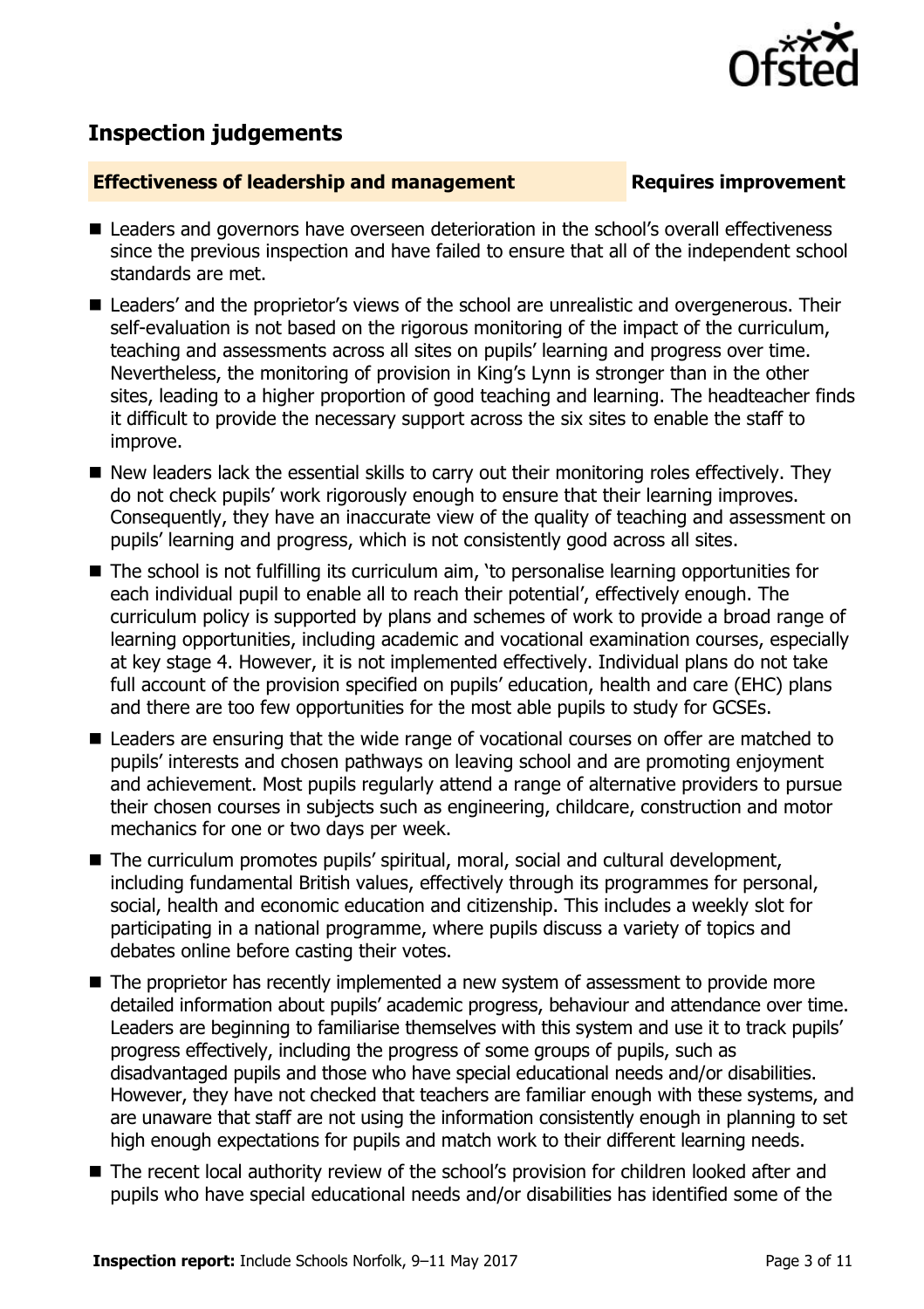

shortcomings in assessment. The review also highlighted recent improvements to the curriculum, the management of behaviour and pupils' attendance.

- In discussion, parents were pleased with the provision and the leadership of the school in improving their children's learning, behaviour and attendance. Parents particularly praised the good communication between home and school and felt that their views were taken seriously.
- Most of the responses to the staff questionnaire were positive. Staff are proud of their school and feel valued.
- The head of region is providing effective support for the new headteacher and curriculum leaders through regular visits to the school and promoting best practice.
- Leaders are ensuring that pupil premium funding is used effectively to support the learning and well-being of disadvantaged pupils. The effectiveness of the use of enhanced pupil-premium funding for looked-after children is more variable. In some cases it is well used to support vocational learning and attendance.

#### **Governance**

- Governors have not ensured that all the independent school standards are met.
- Governors are using the school's data effectively to focus on key areas for development and have overseen the smooth implementation of the recent changes to the leadership team.
- The executive principal has provided effective support and training for staff issues relating to behaviour management and safeguarding pupils.
- Governors realise what needs to be done to improve the school and have a clear strategic plan in place for doing so.
- Governors are ensuring that the school meets the requirements for safeguarding, with an up-to-date policy published on the school's website and available as a paper copy to parents.

### **Safeguarding**

- The arrangements for safeguarding are effective.
- Leaders thoroughly check the suitability of staff, including supply staff and visitors, to work with pupils. They accurately record the checks made.
- Leaders ensure that all potential risks to pupils are routinely assessed for activities in school, while on school trips and while pupils are attending off-site provision. Advocates are monitoring pupils' engagement with learning while attending alternative provision on a regular basis. Leaders are planning to monitor the engagement of pupils on home learning on a daily basis.
- Leaders are ensuring that all staff are familiar with the most recent guidance of safeguarding and are implementing the policy effectively. All training is up to date and the school follows the procedures laid down by the local safeguarding board effectively, as confirmed in discussion with the local authority designated officer for safeguarding pupils.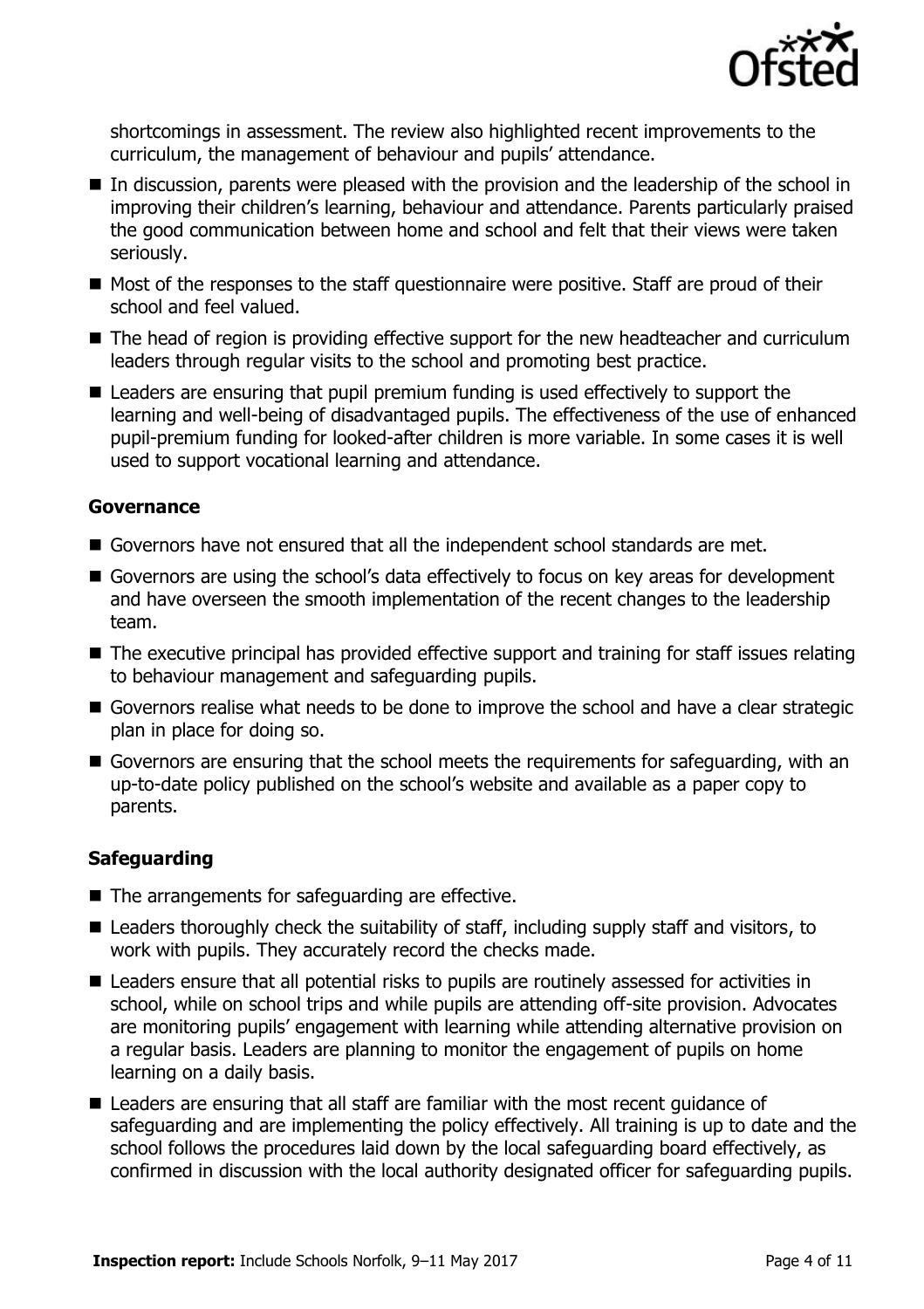

### **Quality of teaching, learning and assessment <b>Requires improvement**

- The quality of teaching, learning and assessment is too variable to ensure that pupils make good progress over time from their different starting points. There is not enough good teaching to ensure that pupils acquire new knowledge and skills rapidly enough and make the progress that they should.
- **Pupils' work is of variable quality and shows that expectations for pupils' learning and** behaviour are sometimes too low. Some work is poorly presented and shows clear gaps in learning.
- Some teaching does not consistently motivate pupils to be interested in their work or make sufficient effort to do well. During some visits to lessons, inspectors observed a significant number of pupils who were switched off learning and poorly motivated, which was also reflected in poor attendance in lessons. Sometimes, when pupils were disengaged with learning, support assistants sat passively and offered no encouragement for learning. In discussion, a significant number of pupils said that their lessons were boring.
- Teaching is not adapted well enough to ensure that pupils are supported and challenged effectively in their learning. In many lessons seen and in pupils' books, pupils of different abilities were given tasks to complete that did not move their learning on rapidly.
- Many teachers lack a clear understanding of the new assessment system. They are not using the information from pupils' prior learning to set tasks which are sufficiently challenging for the most able or achievable for the least able. As a result, some pupils find the tasks too easy and others find them too difficult.
- Staff maintain good relationships with pupils, which underpins many of the successful learning activities. Pupils say that staff help them when they find tasks too difficult and clarify their misunderstandings.
- The school's information about pupils' learning over time shows that some good teaching and learning occurs on all sites. Where teaching is good, staff use their good subject knowledge to develop pupils' knowledge, skills and understanding rapidly. This was seen in some pupils' books across different subjects, where work was well matched to pupils' different needs.

#### **Personal development, behaviour and welfare <b>Requires improvement**

#### **Personal development and welfare**

- The school's work to promote pupils' personal development and welfare requires improvement.
- There are few opportunities for pupils to show initiative and take responsibility around the school.
- Some pupils are not showing an understanding of the importance of good behaviour on their learning and progress.
- A significant number of pupils smoke outside the school buildings. Staff provide lessons to promote healthy lifestyles, reminding pupils of the rules, dangers and harmful effects of smoking. Nevertheless, some pupils choose not to follow the rules.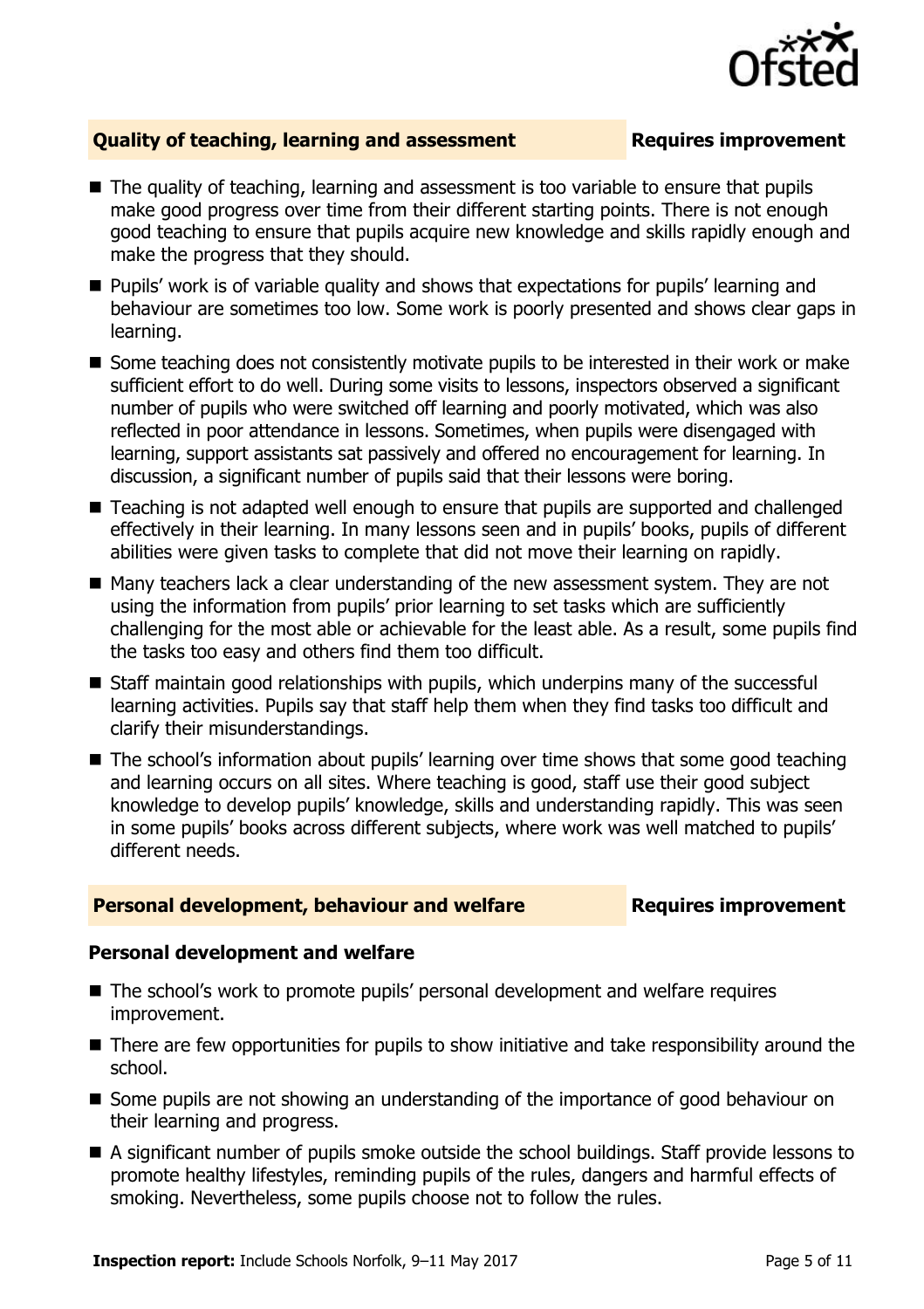

- The new 'advocates' on each site are providing sound advice and quidance to pupils. Older pupils have visited careers fairs and colleges and the school is using a commercial programme to enable pupils to make post-16 choices. An afternoon is also set aside on the timetable for 'employability and college applications'. As a result, nearly all pupils have confirmed offers of placements at college or apprenticeships. The school continues to provide support for Year 11 leavers for 12 months after they have transferred to college, to enable them to settle into their courses.
- **Pupils benefit from a range of well thought-out activities to support their spiritual, moral,** social and cultural development. The school has developed good links with the Matthew Project and the police to develop pupils' awareness of the dangers and legal implications of drug and alcohol abuse. Some pupils participate in art therapy during visits to the Bethal Centre, which raises their self-esteem.
- **Pupils develop an understanding of life in modern Britain through topics on different** religions and cultures within the programme of personal social, health and economic education. They learn about tolerance, mutual respect, democracy and the rule of law.
- **Pupils say that bullying is rare and staff resolve any incidents quickly, should these occur.** Parents agree that bullying is not an issue at the school.
- The school provides a safe and secure environment. Pupils receive clear guidance on the safe use of the internet and social media. They were seen using the internet safely. Pupils said that they feel safe in school, and parents agreed. Parents praised the quality of care provided to each pupil and said that this has helped their child to improve their learning and behaviour.

### **Behaviour**

- The behaviour of pupils requires improvement.
- The recorded incidents of challenging behaviour show that behaviour over time requires improvement to be good. The school has recently been through a period of staff turbulence, which has affected the behaviour of pupils and led to a high rate of exclusions. The school is now more settled and recent records show that the rates of exclusion are beginning to fall.
- A few pupils show little improvement in their attitudes to learning, which is reflected in their persistent absence and poor attendance at school.
- Attendance is below average. Staff work very closely with parents and the local authority to improve attendance, but many pupils with previous histories of persistent absence remain disaffected with school. However, their attendance rates on vocational courses at alternative providers are higher, with many attending regularly.
- $\blacksquare$  The majority of pupils who attend regularly develop good attitudes to school over time, and this has a positive impact on their achievement.
- The majority of pupils behave appropriately in lessons and around the school and are usually courteous and polite to others. Lessons are generally calm and purposeful.
- Some pupils rapidly improve their behaviour and attendance. For example, a small number of children looked after have made outstanding progress in achieving 100% attendance.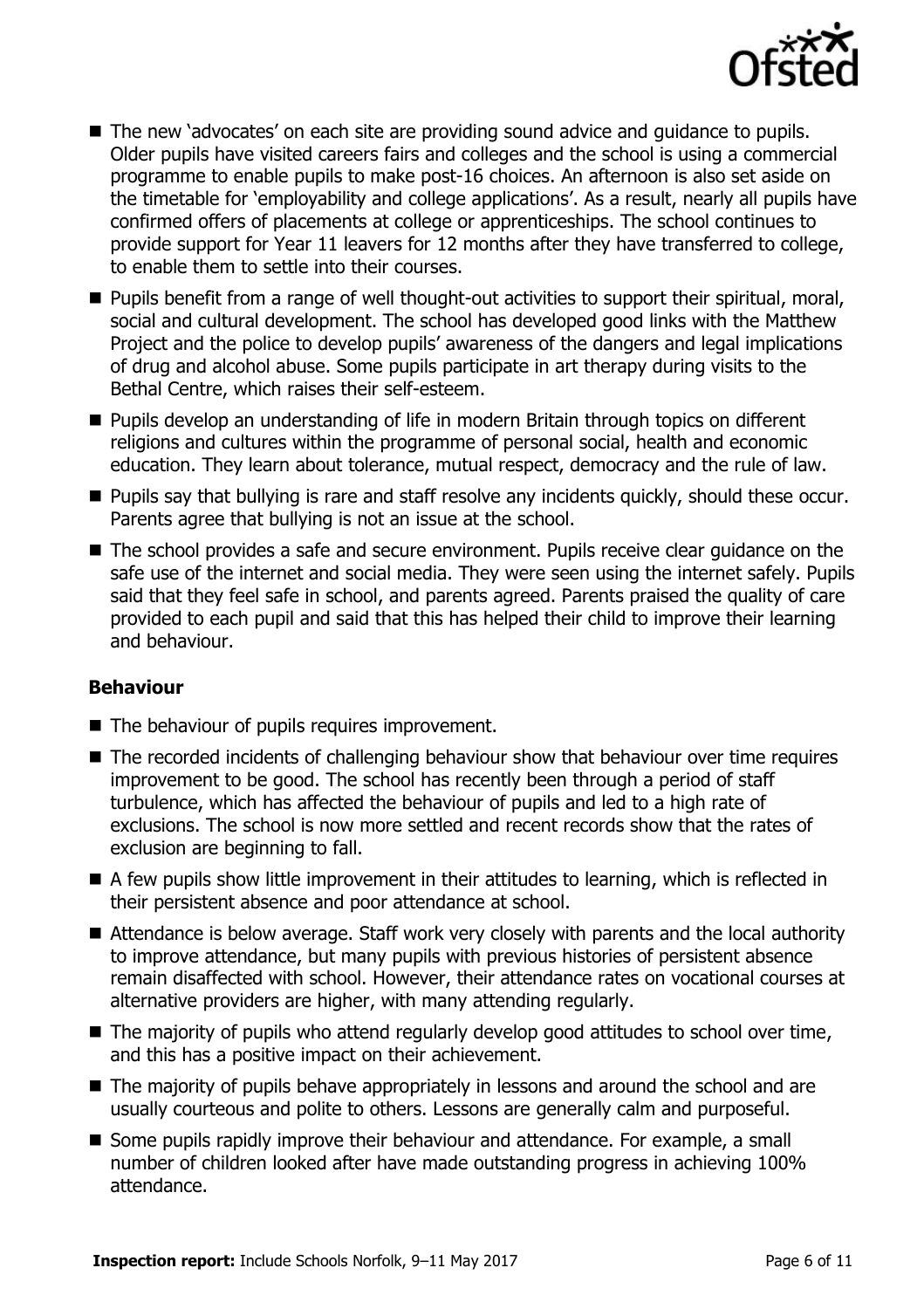

### **Outcomes for pupils Requires improvement**

- Records of pupils' progress over time and work in pupils' books show too much variability in the progress that pupils are making from their different starting points. Observations of learning over time show that progress is not consistently good.
- The poor attendance of a significant number of pupils is affecting their achievement. Nevertheless, staff provide encouragement and support to enable pupils to re-engage with learning and settle in quickly. As a result, many pupils begin to catch up with the learning that they have previously missed.
- Pupils in Year 11 gain a wide range of qualifications, including entry-level courses, City & Guilds, and Gateway qualifications vocational courses in construction, engineering, mechanics, hair and beauty, childcare and science.
- The most able pupils have limited opportunities to take GCSE examinations, which are mainly confined to English and mathematics. This limits the progress they are making. In 2016, none were entered for GCSE and a small proportion of pupils have been entered for GCSE English this term.
- The school's information about the progress that disadvantaged pupils are making shows that they make similar progress to their peers across all subjects, but good progress in science, which is better than their peers.
- Half of those pupils who are looked after are making consistently good progress because the enhanced funding is used well to support their learning in their vocational subjects. However, it is not used well enough to ensure that pupils who are looked after make equally good progress in other aspects of their achievements and well-being.
- Pupils who have special educational needs and/or disabilities make the same variable progress as their classmates. Staff do not always take full account of their individual plans to provide them with tasks they can do and to deepen their thinking.
- The majority of pupils said that they are making better progress at the school than they did in their previous school and feel they are well prepared for leaving school.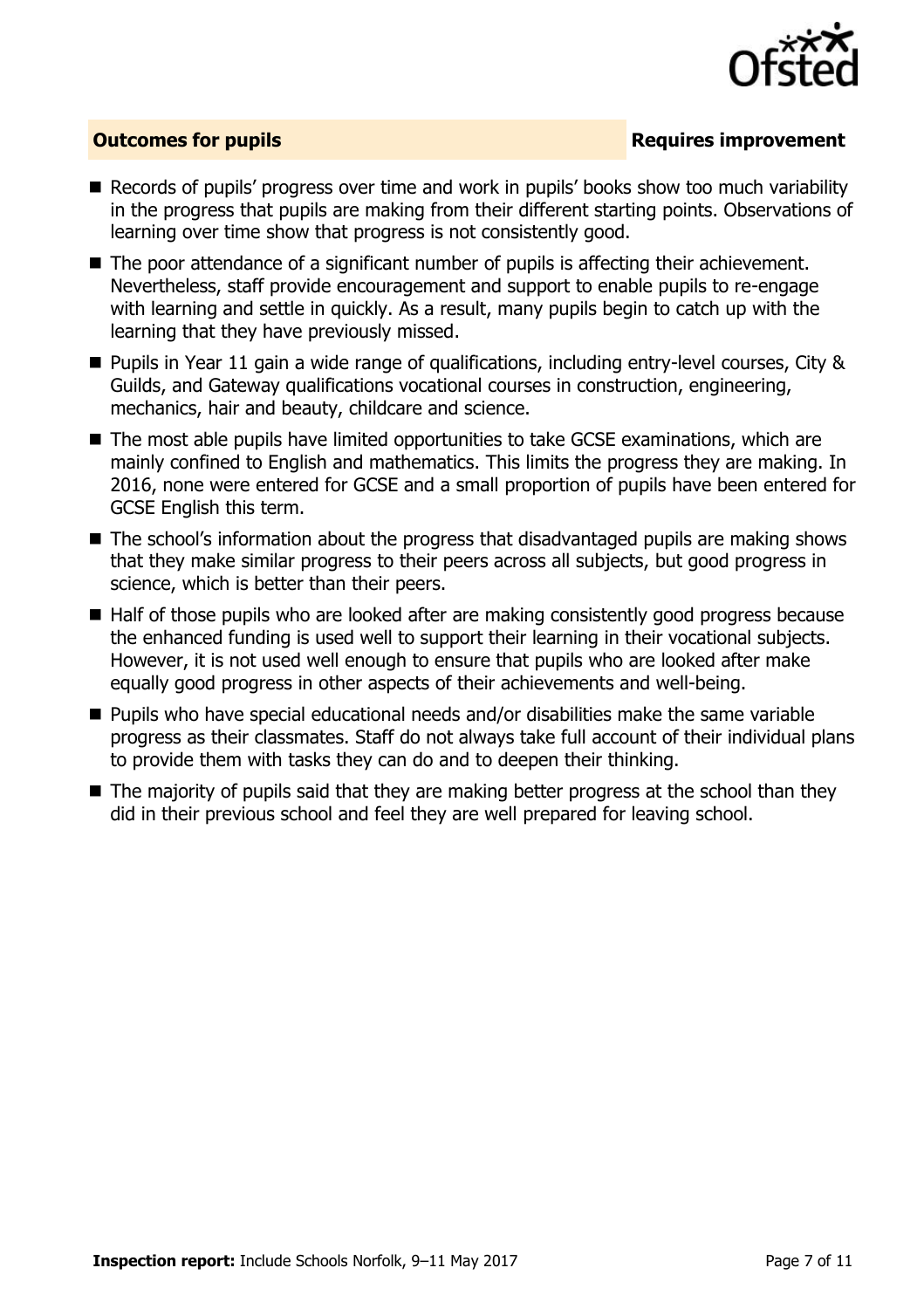

# **School details**

| Unique reference number  | 134440   |
|--------------------------|----------|
| DfE registration number  | 926/6150 |
| <b>Inspection number</b> | 10020816 |

This inspection was carried out under section 109(1) and (2) of the Education and Skills Act 2008, the purpose of which is to advise the Secretary of State for Education about the school's suitability for continued registration as an independent school.

| Type of school                      | Other independent school          |
|-------------------------------------|-----------------------------------|
| School category                     | Independent school                |
| Age range of pupils                 | 14 to 16                          |
| Gender of pupils                    | Mixed                             |
| Number of pupils on the school roll | 104                               |
| Number of part-time pupils          | 0                                 |
| Proprietor                          | Catch 22                          |
| Chair                               | Chris Wright                      |
| <b>Headteacher</b>                  | Philip Hinchliffe                 |
| Annual fees (day pupils)            | £19,000                           |
| Telephone number                    | 01603 401515                      |
| Website                             | www.includenorfolk.org.uk         |
| <b>Email address</b>                | Philip.hinchliffe@catch-22.org.uk |
| Date of previous inspection         | 19 November 2010                  |

### **Information about this school**

- Include Schools Norfolk, which is owned by the Catch-22 organisation, is an independent day special school spread widely across six sites: one in Great Yarmouth, three in Norwich and two in King's Lynn. It was opened in 2003 in Norwich and the most recent site was opened in King's Lynn in 2013. Each site provides full-time education for its pupils.
- Catch-22 oversees the work of the school through a head of region who reports to the executive principal who in turn reports to a board of trustees.
- The school is registered for 117 boys and girls between the ages of 14 and 16 years, who are referred and funded by the local authority. There are currently 104 pupils on roll.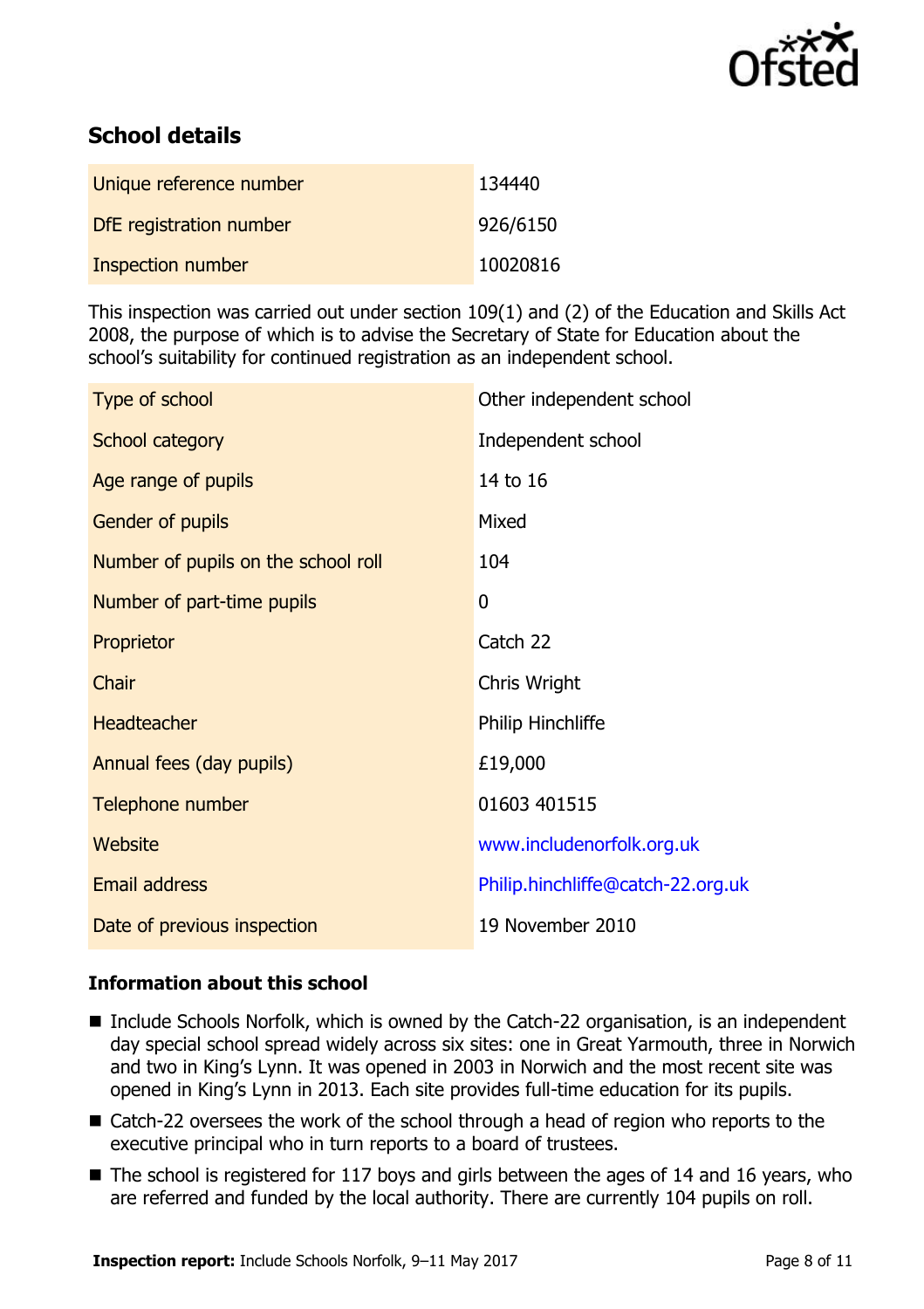

- **Pupils have usually been permanently excluded from mainstream schools, special schools** or pupil referral units. They have a history of disruption to their learning and many pupils have challenging behaviour.
- Twenty-three pupils have an EHC plan arising from social, emotional and mental health needs. A few of the pupils have additional learning difficulties, such as dyslexia, attention deficit hyperactivity disorder or autism.
- The school receives pupil premium funding for almost two thirds of pupils, including enhanced pupil premium funding for two pupils who are looked after by the local authority.
- The school uses a number of alternative providers to provide part-time vocational education programmes for pupils. A few pupils attend each of the following:
	- ACE in Norwich for up to two sessions per week to follow a range of courses, including engineering, construction and catering
	- St Edmund's Society in Norwich for up to three sessions per week to participate in a range of courses in manicure, childcare and bricklaying
	- Century Training Service in Great Yarmouth to follow a part-time course in mechanics
	- City College Norwich for two sessions per week to follow art GCSE
	- Norfolk Training Services for up to two sessions per week to follow a course in construction
	- Open Road in King's Lynn for up to two sessions per week to follow a course in mechanics.
- Since the previous inspection, the school has increased the number of sites from three to six. Ofsted conducted a material change inspection in March 2016 and the Department for Education agreed to increase its registration for the number of pupils on roll from 98 to 117.
- There has been a high turnover of staff since the previous inspection. A new headteacher was appointed in December 2016 and the leadership team was reorganised in January 2017. Each site is now managed on a day-to-day basis by a curriculum and learning leader, and new advocate posts have been created to enhance welfare provision.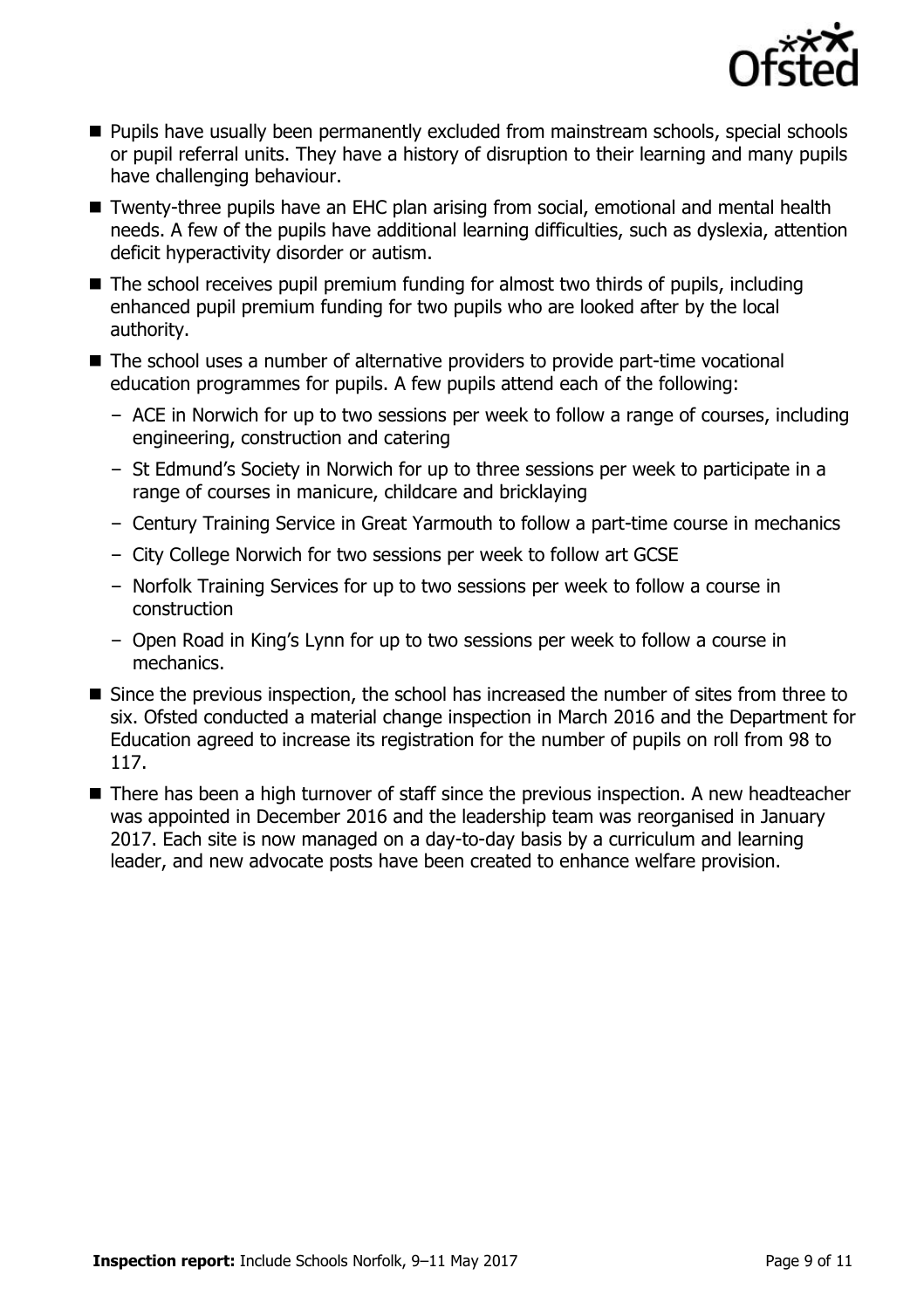

# **Information about this inspection**

- Inspectors visited a number of lessons and activities on all six sites and an alternative provider in Norwich, jointly with senior leaders.
- Inspectors looked at samples of pupils' work and the school's information about the progress pupils are making.
- Inspectors held discussions with the headteacher, the regional head of Catch-22, the curriculum and learning leaders on each site and the special educational needs coordinator. They also held a telephone discussion with the executive principal for Catch-22 and three local authority representatives to seek their views.
- Inspectors held discussions with some pupils on each of the six sites and at the alternative provider in Norwich to seek their views.
- There were no responses from parents on Parent View. The inspector held telephone conversations with seven parents to seek their views. Inspectors also looked at the responses in the 22 questionnaire returns from staff.
- Inspectors looked at the school premises and accommodation and scrutinised a wide range of documentation. This included: the curriculum policy and schemes of work; records of behaviour, attendance and exclusion figures; the school's policies and procedures for safeguarding pupils, information provided to parents and the recent local authority review of the school's work.

#### **Inspection team**

Declan McCarthy, lead inspector **Declan McCarthy**, lead inspector **Richard Hopkins Contract Inspector** Contract Contract Ofsted Inspector